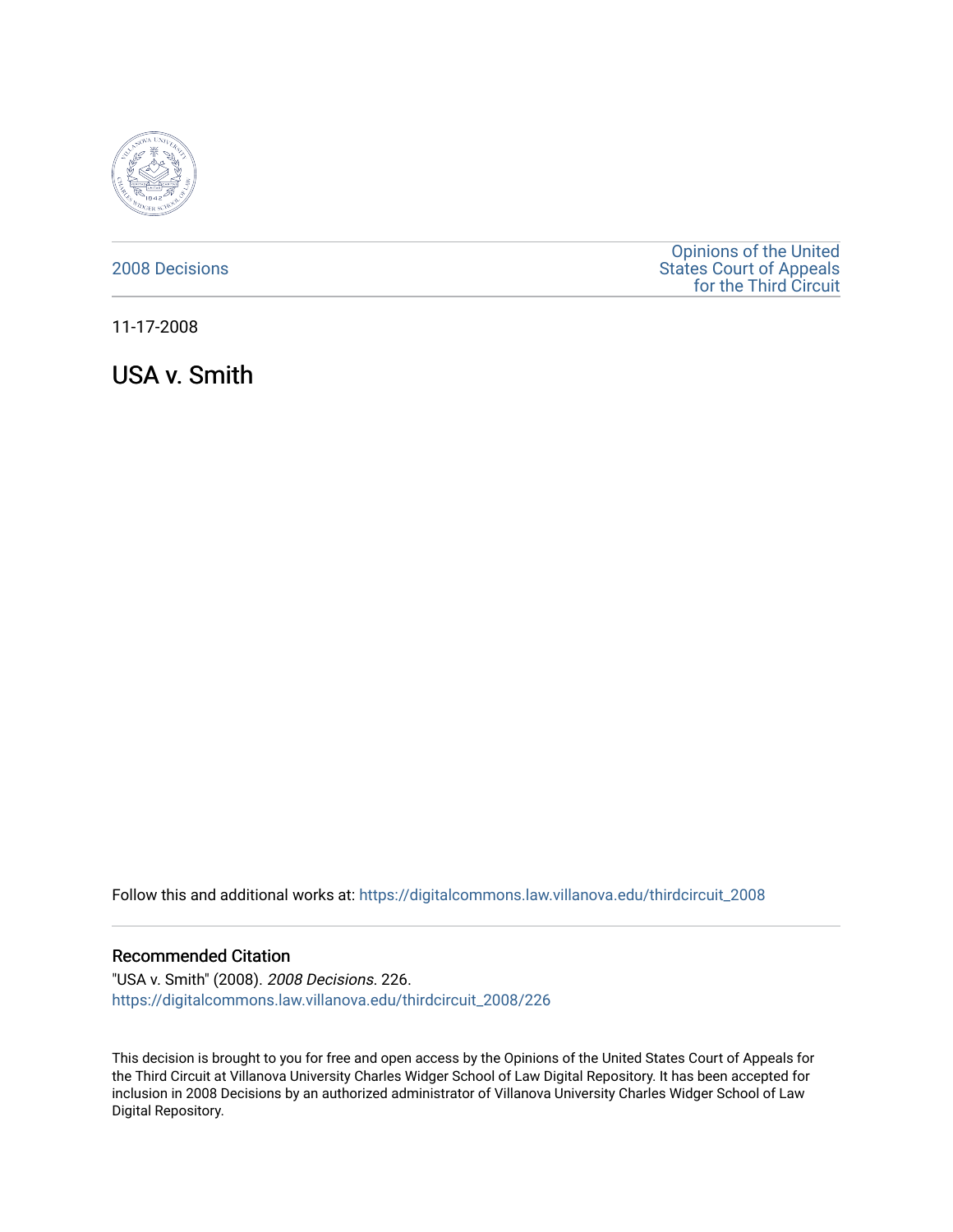### NOT PRECEDENTIAL

# UNITED STATES COURT OF APPEALS FOR THE THIRD CIRCUIT

 $\overline{a}$ 

l

l

l

 $\overline{a}$ 

l

l

Nos. 06-5113 and 07-1784

UNITED STATES OF AMERICA

v.

ANTHONY T. SMITH, Appellant

Appeals from the United States District Court for the Western District of Pennsylvania (D.C. Criminal No. 05-cr-00119-1) District Judge: Honorable Thomas M. Hardiman

Submitted Under Third Circuit LAR 34.1(a) October 23, 2008

Before: RENDELL and SMITH, Circuit Judges, and POLLAK\*, District Judge.

(Filed: November 17, 2008)

OPINION OF THE COURT

<sup>\*</sup>Honorable Louis H. Pollak, Senior District Judge for the United States District Court for the Eastern District of Pennsylvania, sitting by designation.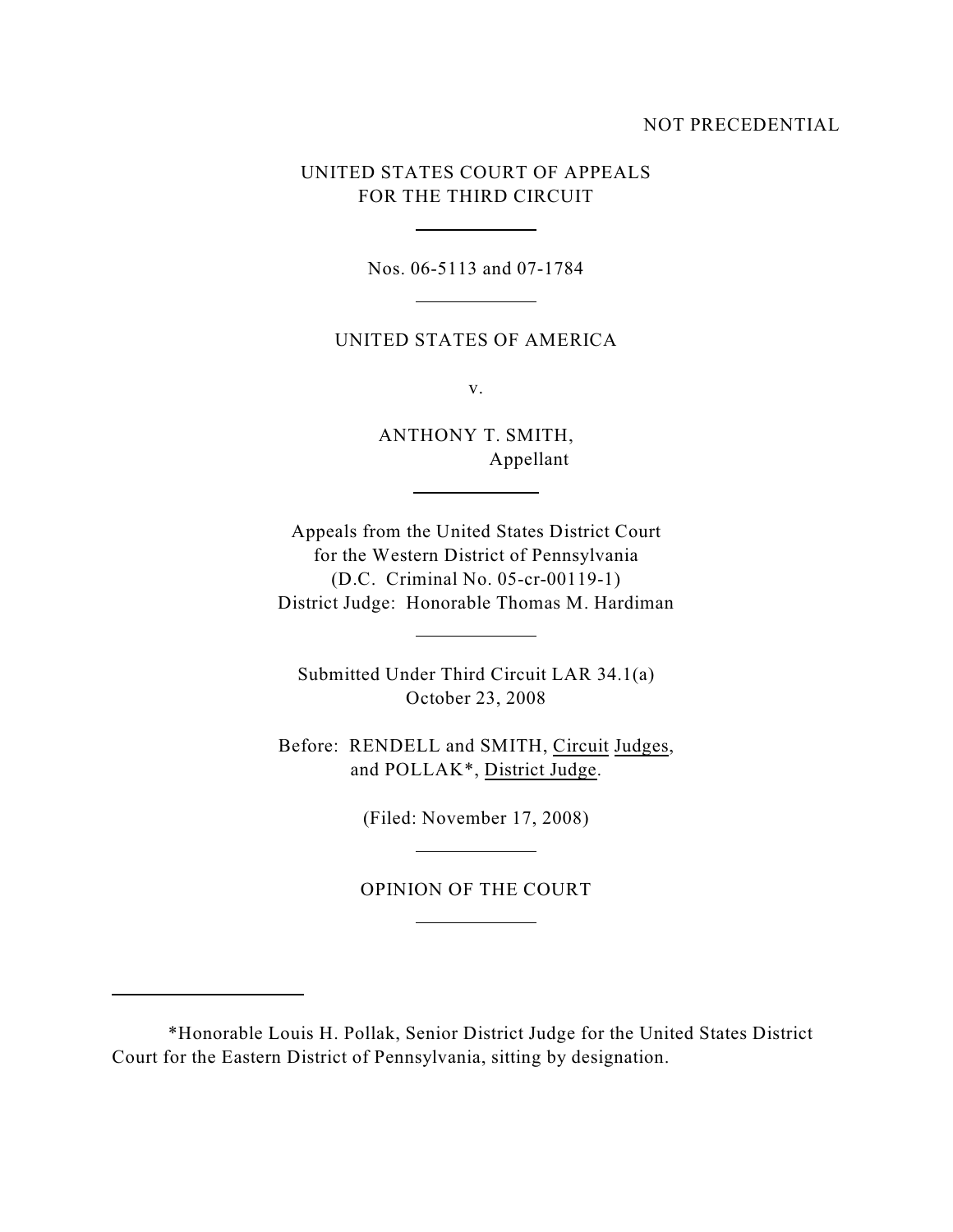#### RENDELL, Circuit Judge.

Anthony Tusweet Smith appeals his conviction and sentence for conspiracy to possess with intent to distribute and conspiracy to distribute five kilograms or more of cocaine contrary to the provisions of 21 U.S.C.  $\S 841(a)(1)$  and  $\S 841(b)(1)(B)$  in violation of 21 U.S.C. § 846.

Because we write for the parties, we set out only those facts which are pertinent to our analysis. Kyle Goosby, a named co-defendant and cooperating witness, testified that he first purchased cocaine from Smith in August of 1998. We recount the facts according to his testimony.

In February of 1999, Goosby, Smith and two co-defendants set out from Beaver County, Pennsylvania to purchase cocaine from a source in San Antonio, Texas. The group traveled in a car provided by Smith. Goosby testified that the group traveled with a total of \$105,000 – enough cash to purchase 6.5 to 7 kilograms of cocaine – and that Smith contributed \$60,000. Due to inclement weather en route, the group aborted the trip.

In mid-October 1999, Smith participated in a second trip to purchase cocaine from the San Antonio source. This time, the trip was thwarted when Nashville Police Officers stopped the Buick Regal due to a partially obscured rear license plate. Officers searched the car's interior and trunk and found two boxes containing \$145,000 in cash, enough money to purchase 9 to 10 kilograms of cocaine. Smith, Goosby, and a third passenger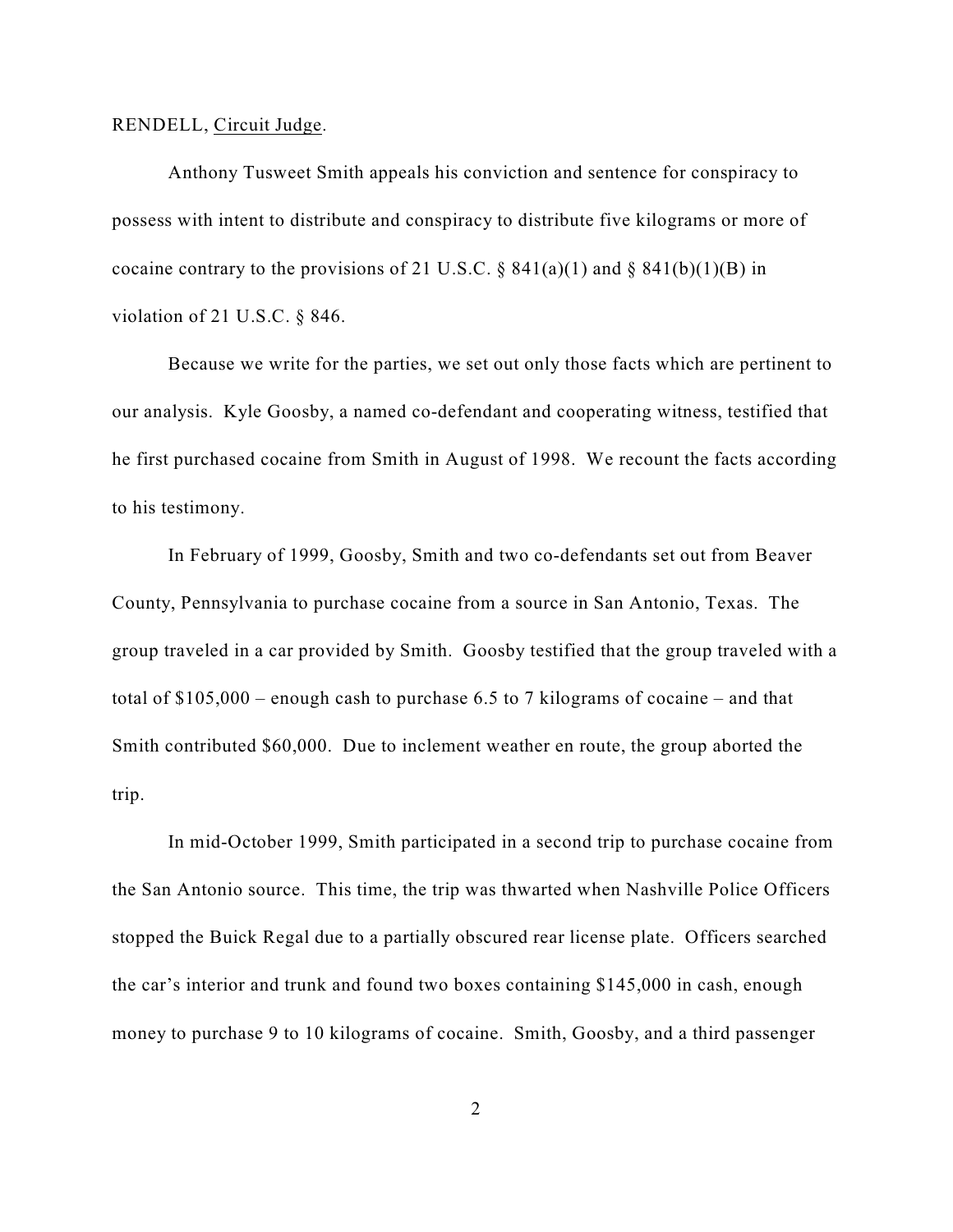were charged with state money laundering offenses and taken into custody.

As a result of the October traffic stop, Goosby was incarcerated until March 2000. Goosby testified that upon his release, Smith gave him nine ounces of cocaine to help him reestablish himself in the drug business.

Goosby further testified that from the summer of 1999 to 2000, he received seven shipments totaling more than 20 kilograms of cocaine from San Antonio. At trial on the present charges, the Government provided documentation corroborating Goosby's testimony. Goosby testified that by 2000, he was receiving between three and four kilos of cocaine a month and that Smith received approximately half of the cocaine involved in each shipment.

In mid-March of 2000, Smith and Goosby had a confrontation in Goosby's car that led to Smith shooting Goosby. This event, according to Goosby, "was the end of the relationship, period."<sup>1</sup>

In January 2003, the conspiracy was broken up when agents of the Pennsylvania Attorney General's Office intercepted one of Goosby's cocaine shipments.

In April 2005, Smith was charged with violating 21 U.S.C. § 846, conspiracy to distribute more than five kilograms of cocaine. Smith was tried in a bench trial and found guilty. He was sentenced to 327 months imprisonment. He filed a timely notice of

<sup>&</sup>lt;sup>1</sup>The District Court also found that this was the end of their relationship. Smith was incarcerated after the shooting; the District Court marked this event as the end of his involvement in the conspiracy.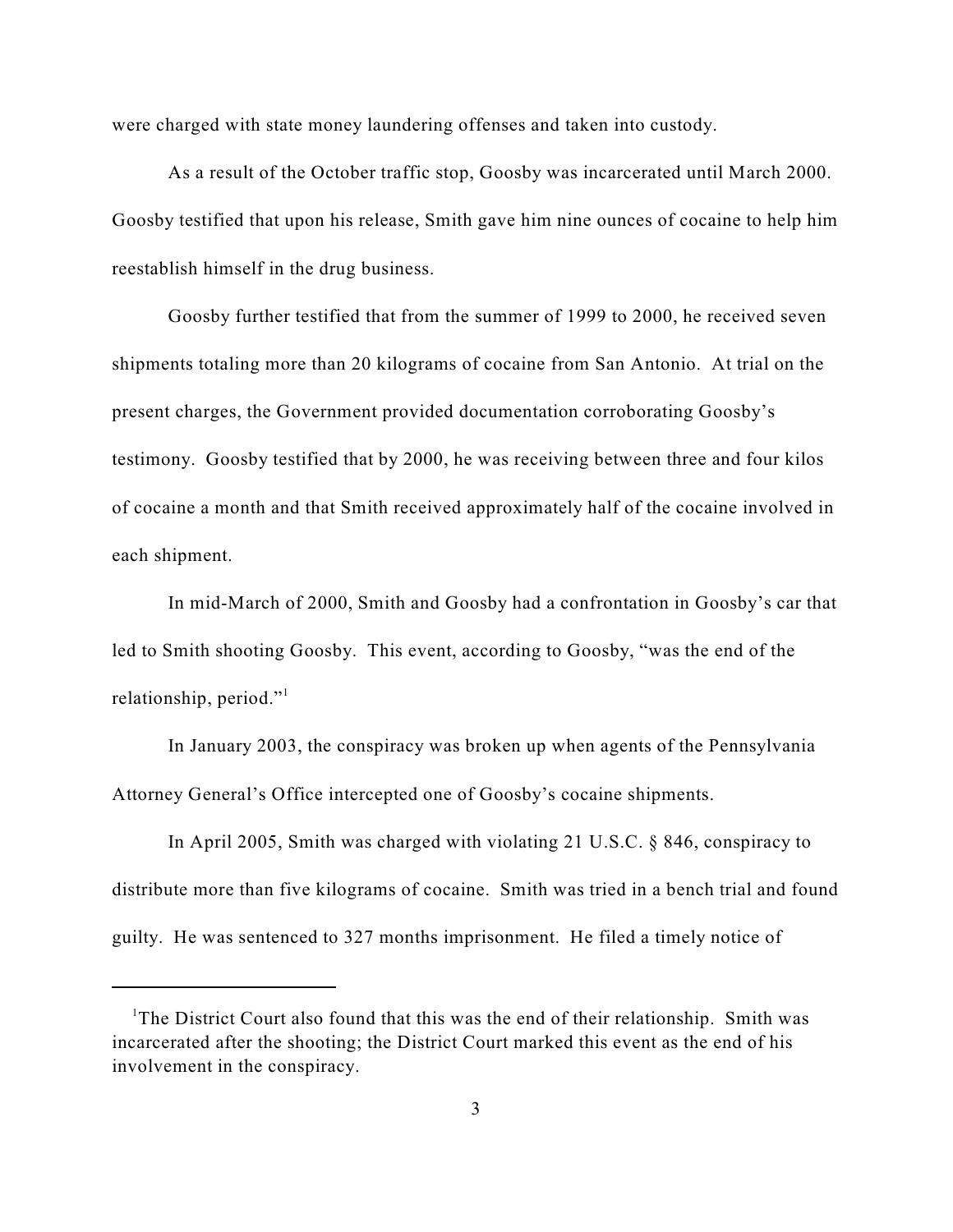appeal.

On appeal, Smith contends that his conviction was based on insufficient evidence to support a verdict of guilty of conspiracy. Our review of a challenge to the sufficiency of the evidence is plenary. *United States v. Taftsiou*, 144 F.3d 287 (3d Cir. 1998). "A claim of insufficiency of evidence places a very heavy burden on the appellant. We must affirm the convictions if a rational trier of fact could have found defendant guilty beyond a reasonable doubt, and the verdict is supported by substantial evidence." *United States v. Coyle*, 63 F.3d 1239, 1243 (3d Cir. 1995) (internal citations omitted). We will consider "the evidence in the light most favorable to the Government, and credit all reasonable inferences that support the verdicts." *United States v. Perez*, 280 F.3d 318, 342 (3d Cir. 2002) (citing *Glasser v. United States*, 315 U.S. 60, 80 (1942)).

The essential elements of a conspiracy are: (1) a unity of purpose between the alleged conspirators; (2) an intent to achieve a common goal; and (3) an agreement to work together toward that common goal. *United States v. Gibbs*, 190 F.3d 188, 197 (3d Cir. 1999). "The elements of a conspiracy may be proven entirely by circumstantial evidence, but each element of the offense must be proven beyond a reasonable doubt." *Id*.

In reaching its conclusion that the elements of conspiracy were proven beyond a reasonable doubt, the District Court relied heavily on Goosby's testimony rejecting Smith's denial of any involvement with cocaine, Goosby, or any other member of the

4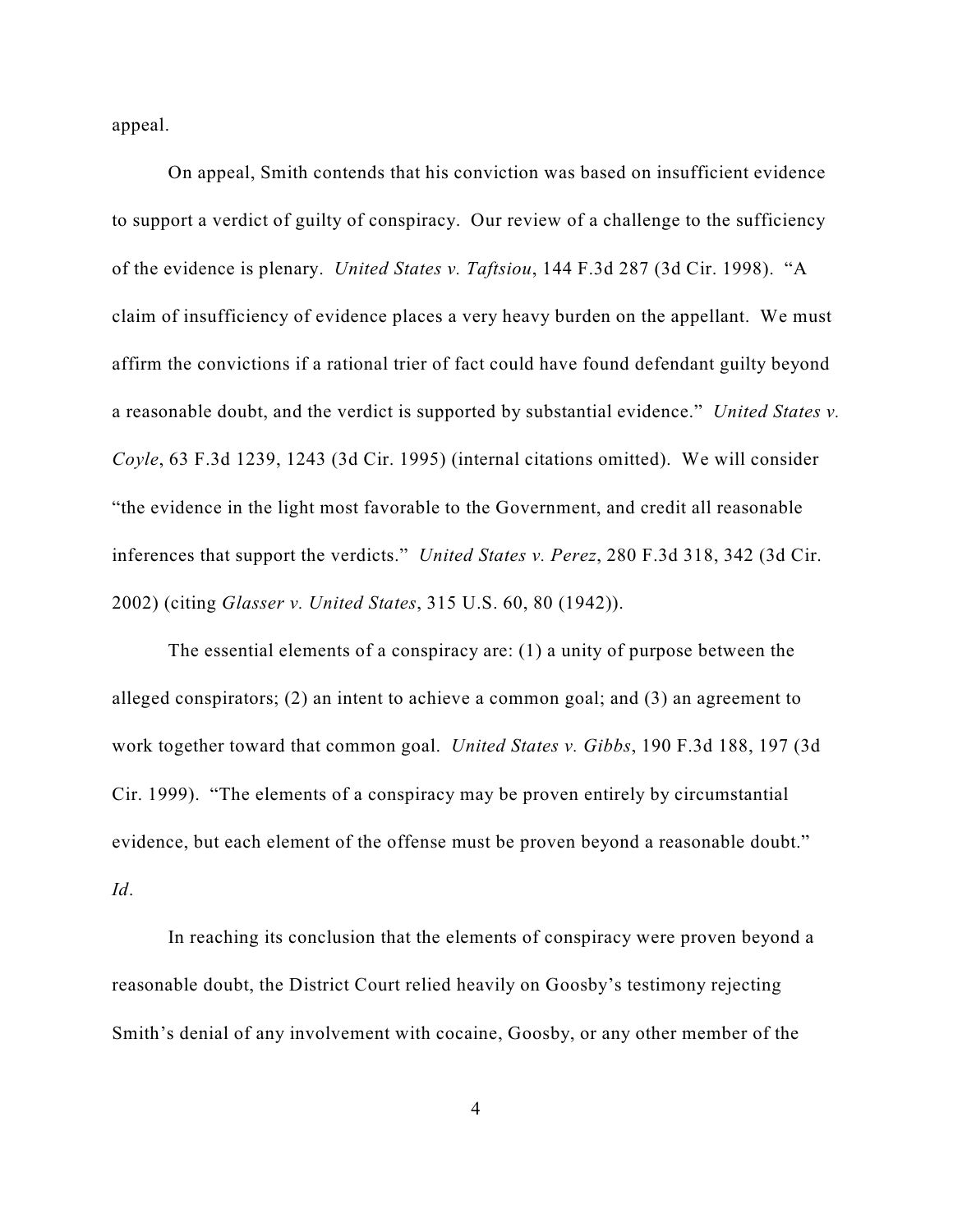conspiracy as "entirely incredible." The Supreme Court has held that "uncorroborated accomplice testimony may constitutionally provide the exclusive basis for a criminal conviction." *United States v. De Larosa*, 450 F.2d 1057, 1060 (3d Cir. 1971) (citing *Caminetti v. United States*, 242 U.S. 470 (1917)). Here, the District Court found Goosby's testimony to be credible and cited "tremendous corroborative" evidence in its support, including documentary evidence, the testimony of additional witnesses, and the video tape of the October 1999 traffic stop. Viewing this evidence in the light most favorable to the Government and crediting all reasonable inferences in support of conviction, we find no reason that the District Court should not have relied on Goosby's testimony.

Viewing the evidence in the light most favorable to the Government, we conclude that a rational trier could have found Smith guilty of conspiracy to possess with intent to distribute and conspiracy to distribute five kilograms or more of cocaine. Smith's involvement in the February 1999 and October 1999 trips to buy cocaine, his provision of cocaine to Goosby after his March 2000 incarceration, his regular receipt of cocaine from Goosby's shipments, and the sale of cocaine to co-conspirators are sufficient facts from which a rational trier of fact could infer Smith's general awareness of the scope of the conspiracy's illegal objective. We agree with the District Court conclusion that there was "no doubt whatsoever" that Smith was a member of the conspiracy, who agreed to work toward the conspiracy's goal of distributing cocaine in the Western District of